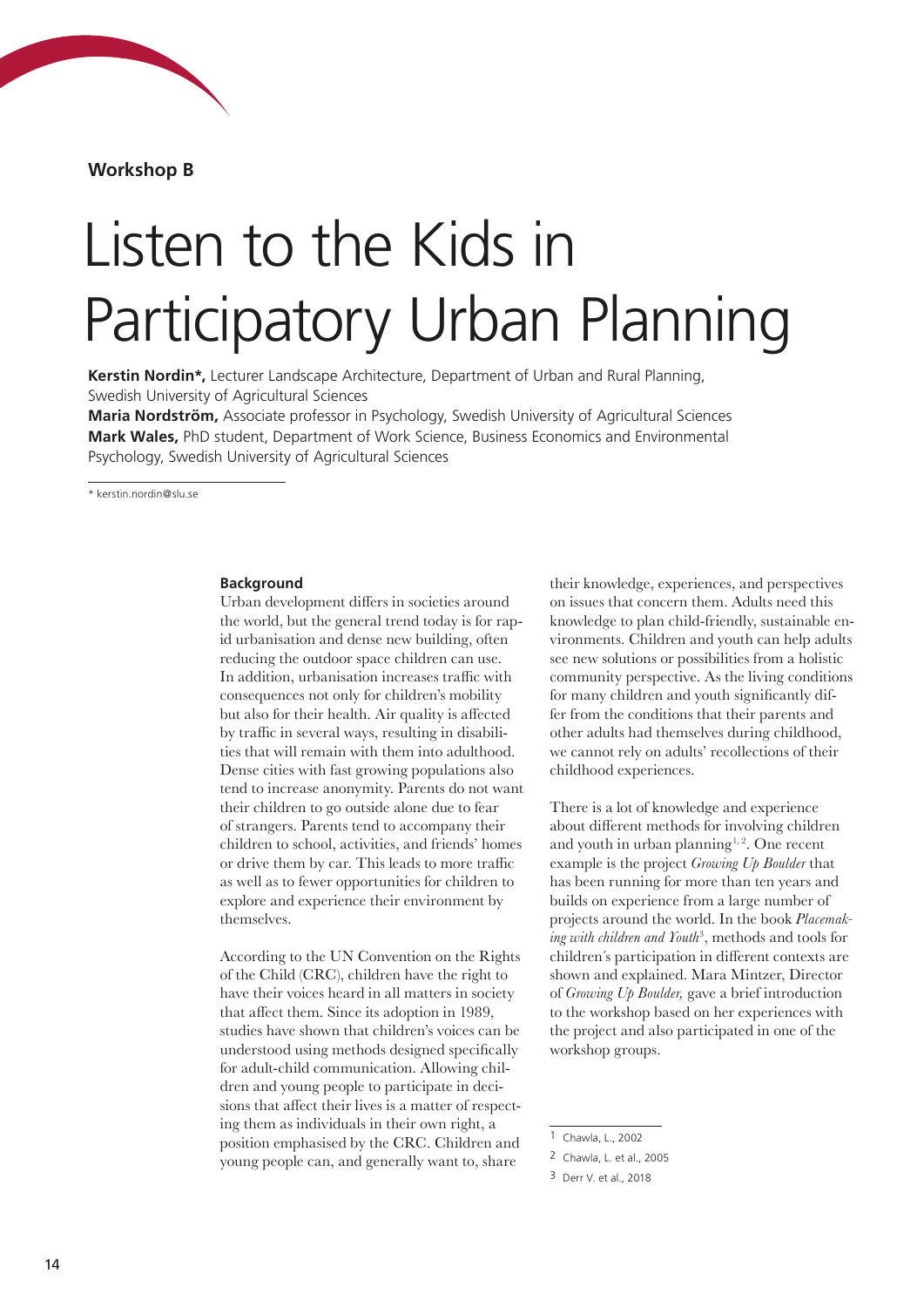

The Uppsala Dansakademi performed an original dance based on the theme of childhood in today's society.

# **Aim**

Knowledge of methods for children´s involvement is just one part of planning a participatory project. Even more demanding is how to go further and implement the results in planning and management practices in different contexts. The aim of this workshop is to identify strategies to help decision-makers within urban planning and outdoor management to act in favour of child participation and thereby actively contribute to healthier urban environments.

#### **Main conclusions**

- *• Methods and tools.* We, as advocates for children and youth, need to inform decision-makers and project-leaders about methods and tools that have proven to give good results. We also need to provide children and young people with the tools they need to participate and adults the tools they need to listen and understand children and youth. It is vital to continually develop, evaluate and improve methods and tools for including children and young people in urban planning.
- *• We need each other.* All stakeholders and actors in urban planning processes, including

children and young people, have their role to play. The cross-pollination of knowledge and ideas between different sectors is essential for children and young people to be able to properly participate.

- *• Make the benefits visible and relevant for different stakeholders.* We must ensure that the arguments and information used are relevant for different decision makers in urban planning processes. We need to share our experiences and help others to understand the benefits of including children and young people in urban planning for all stakeholders.
- *• From 'can do' to 'must do'.* We need authorities at different levels to show their commitment to the Convention on the Rights of the Child through the provision of resources and stricter regulations that safeguard children's and young people's voices in urban planning.

## **Workshop delegates**

The workshop participants included people from several universities, authorities on local, national and international level, NGOs and entrepreneurs.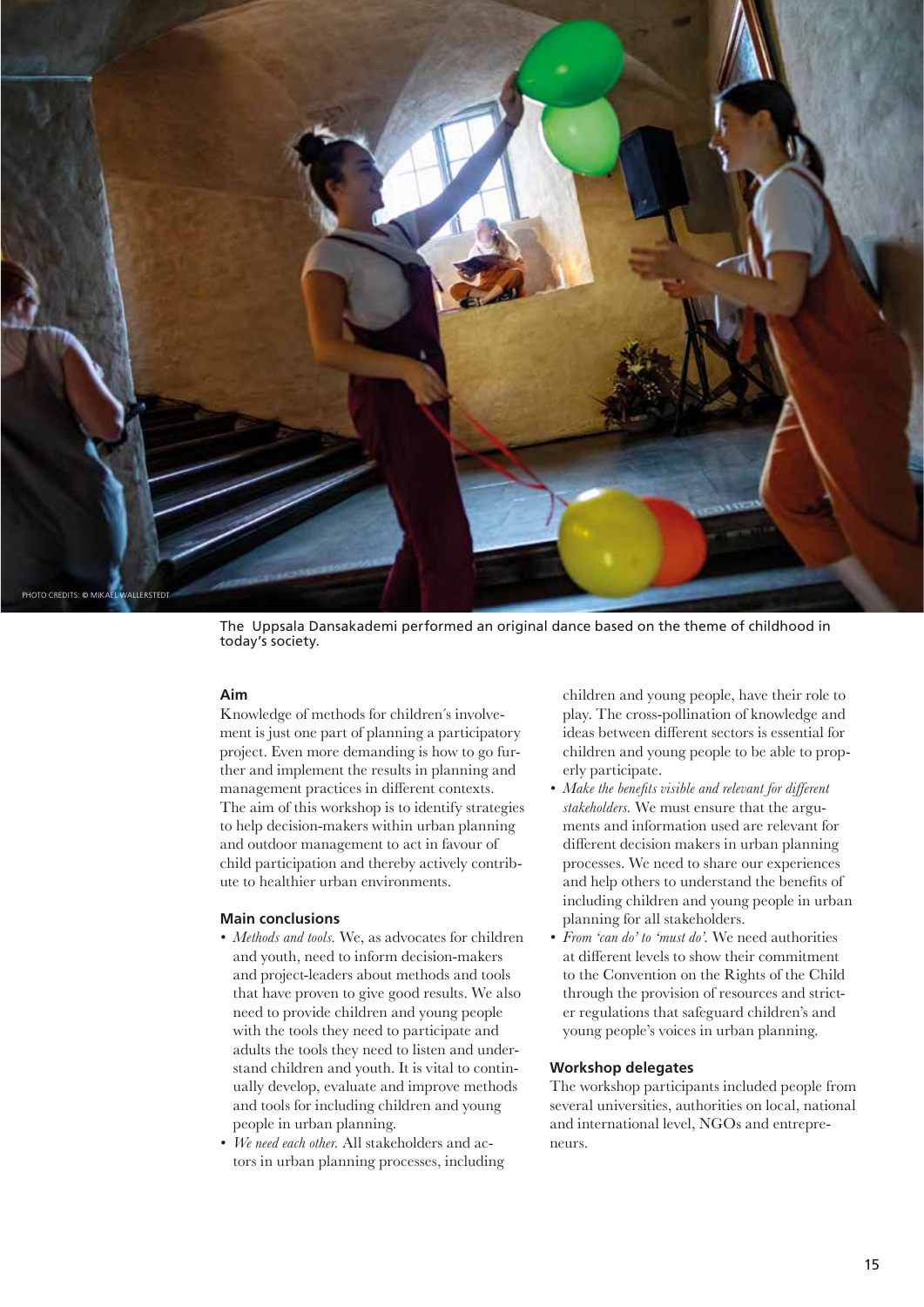# Proposals from the Workshop

#### **Methods and tools**

The starting point for the workshop was the methods to include children and young people in the planning process. A method's ability to facilitate adult-child communication is a key requisite of a suitable method. It is about providing children with the tools they need to participate whilst also supporting adults' ability to listen, understand and include children's and young people's perspectives. Discussions revealed that, whilst there is an abundance of suitable methods, urban planners do not always know of their existence, how to use them or when they should be used. Thus, the sharing of methods and the knowledge of how and when to use them is crucial in creating planning practices in which children can participate to their full ability. The combination of ever changing contexts and new technologies both requires and encourages the development of new methods which can best enable children to communicate their perceptions and experiences of their everyday lives.

The use and development of new and existing tools and handbooks which can help facilitate children's participation. Besides *Placemaking*  with children and youth<sup>1</sup> other existing tools and handbooks mentioned included UNICEF's two handbooks; *Child Friendly Cities and Communities. Handbook*<sup>2</sup> and *Shaping Urbanization for Children: A Handbook on Child-Responsive Urban Planning*<sup>3</sup> . Another suggestion was developing a child rights checklist specifically for planners– see the *UNICEF Child Rights Toolkit*<sup>4</sup> for inspiration.

The significance of the scale and context at which data is collected on children's and young people's everyday lives was also discussed. It is the environments that children and young people interact in and with on a daily basis

which have greatest influence on their behavioural and health outcomes and data collection should therefore reflect this. To help us monitor this, discussions urged for the use and further development of qualitative and quantitative indicators.

# **We need each other – the cross-pollination of ideas across sectors**

The workshop contained participants from a range of different sectors and highlighted the importance of the cross-pollination of ideas across sectors. This was on display throughout the workshop as participants shared their experiences with each other. Discussions pointed out the use of existing networks and platforms within the field as arenas for the sharing and transfer of knowledge. One group highlighted the importance of joining forces to create "networks of champions" for children's rights. An example of this is the Swedish national network *Children, Youth and the Built Environment* (Barn, Unga och Byggd miljö/BUB) which provides a forum for several hundred practitioners, researchers and students to meet and discuss current issues surrounding children's and youth's everyday lives in relation to urban planning. Another international network is the *European Network for Child-Friendly Cities* (ENCFC) which meets at conferences every second year in a city known for its child-friendly urban planning.

Discussions also focused on the need to invite strategic partners to workshops and conferences so that they can learn about our experiences. One group also suggested using existing theory, such as network theory, to help understand the roles of different actors. The media's role in the sharing of experiences and the transfer of knowledge was also in one group as an opportunity to reach out to a wider audience.

**Essential to the safeguarding and promotion of children's and young people's inclusion in urban planning processes is the collaboration and sharing of power** 

<sup>1</sup> Derr, V. et al., 2018

<sup>2</sup> UNICEF 2018 a

<sup>3</sup> UNICEF 2018 b

<sup>4</sup> UNICEF Child Rights Toolkit, www.unicef.org/eu/crtoolkit/ toolkit.html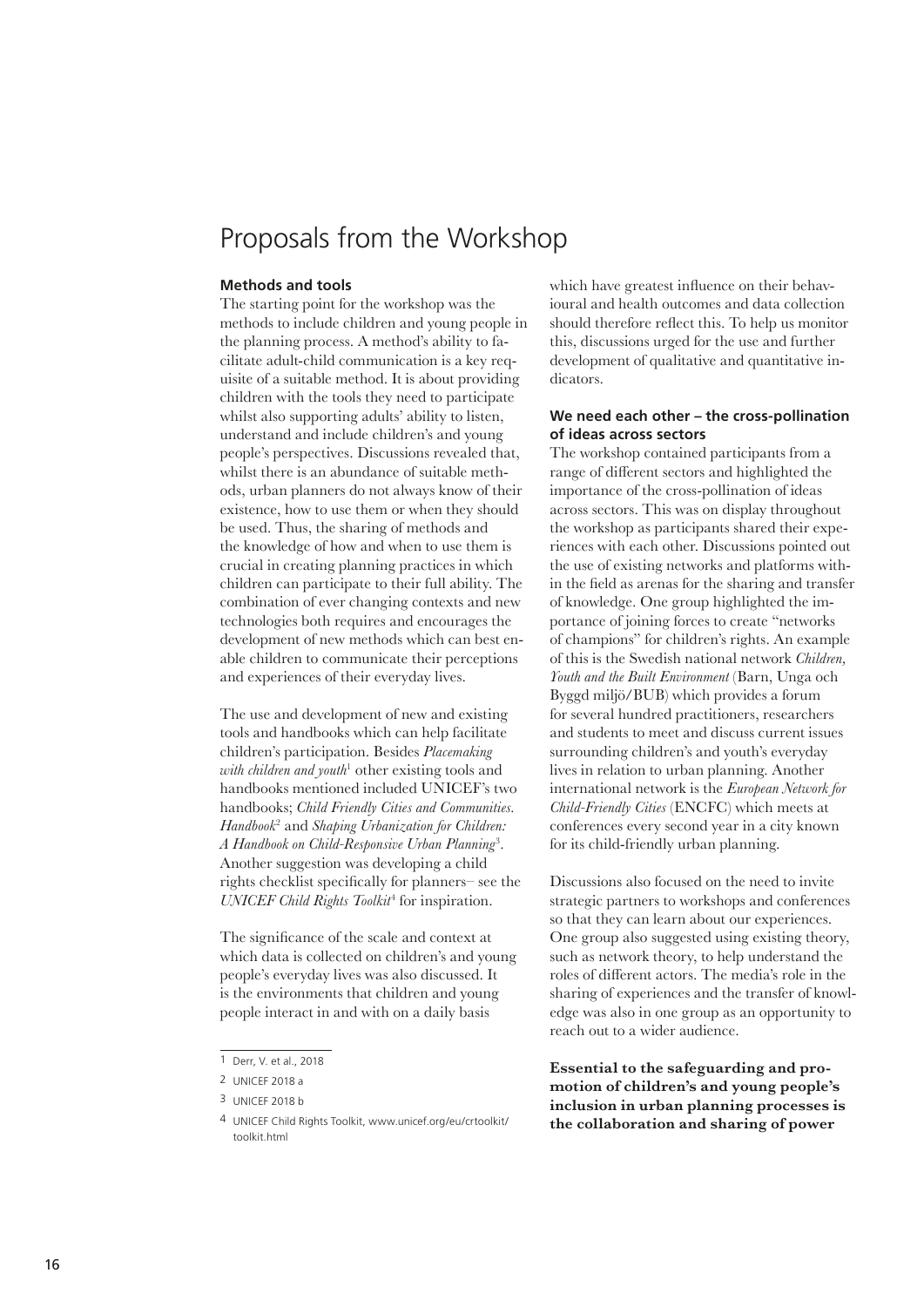**between different actors and agencies., It is also vital we recognise children and young people as urban stakeholders and that we need their knowledge and expe-** ${\bf r}$ ience in urban planning processes $^5$ . Different actors at all levels have their role to play and the strengths of each should be drawn upon. Universities and researchers have an obligation to provide evidence and raise awareness through the sharing of the latest research findings relating to children's and young people's participation in urban planning, as well as research relating to the health and well-being of children and young people living in urban areas.

# **Make the benefits visible and relevant for different stakeholders**

To promote children's and youth's inclusion in the urban planning process the benefits must be made visible for all urban stakeholders and actors, including children and young people themselves. Central to this is the sharing of positive experiences to inspire others and the sharing of good practice and examples at both local and national level. However, to facilitate the understanding and relevance of the benefits it is vital that benefits are adapted and relevant to different stakeholders' agendas. For example, placing an economic value on the importance of including children and young people in urban planning may give issues more weight and make them less abstract for certain stakeholders. Discussions also highlighted the need for advocates of children's and young people's participation to "be brave" in their work. Key to this is listening to all voices and engaging with sceptics in order to understand and transform their perspectives.

Many discussions focused on the importance of face-to-face meetings with children. Several groups spoke of the need to increase interaction with children across all sectors and at all levels. In doing so, stakeholders can experience the benefits for themselves. Moreover, **it is only through the very experience of working with children and young people that it is possible to learn to communicate with them and understand what it is they are saying.** 

Whilst it is important to share the benefits, it is also important to learn from mistakes. When children are included in the planning process it is therefore essential to document and evaluate the entire process in order to learn from previous successes and failures.

#### **From 'can do' to 'must do'**

It is time for higher level authorities to show their commitment to safeguarding children's and youth's inclusion in matters that affect them by allocating resources dedicated to their participation. In doing so, this both supports and encourages their participation but also confirms their importance as stakeholders in society by demanding action.

One group called for actors to take on a "new mind-set based on equality" and the recognition of children's and young people's needs for health, play and education.

Several groups called for formal support in the form of regulations at national, regional and local level which transform children's and young people's participation from a 'can do' to a 'must do.' In doing so, through their participation, children and young people can help to even out the balance of power through their role as key stakeholders.

Currently, children's participation is often just a recommendation. Possible forms of regulation should stem from the Convention on the Rights of the Child as is the case in Sweden where the Convention will become law from the 1<sup>st</sup> January 2020. In addition, one group suggested that conducting Child Impact Assessments (CIA) before submitting a planning application should be regulated.

<sup>5</sup> Nordström, M. & Wales, M., 2019